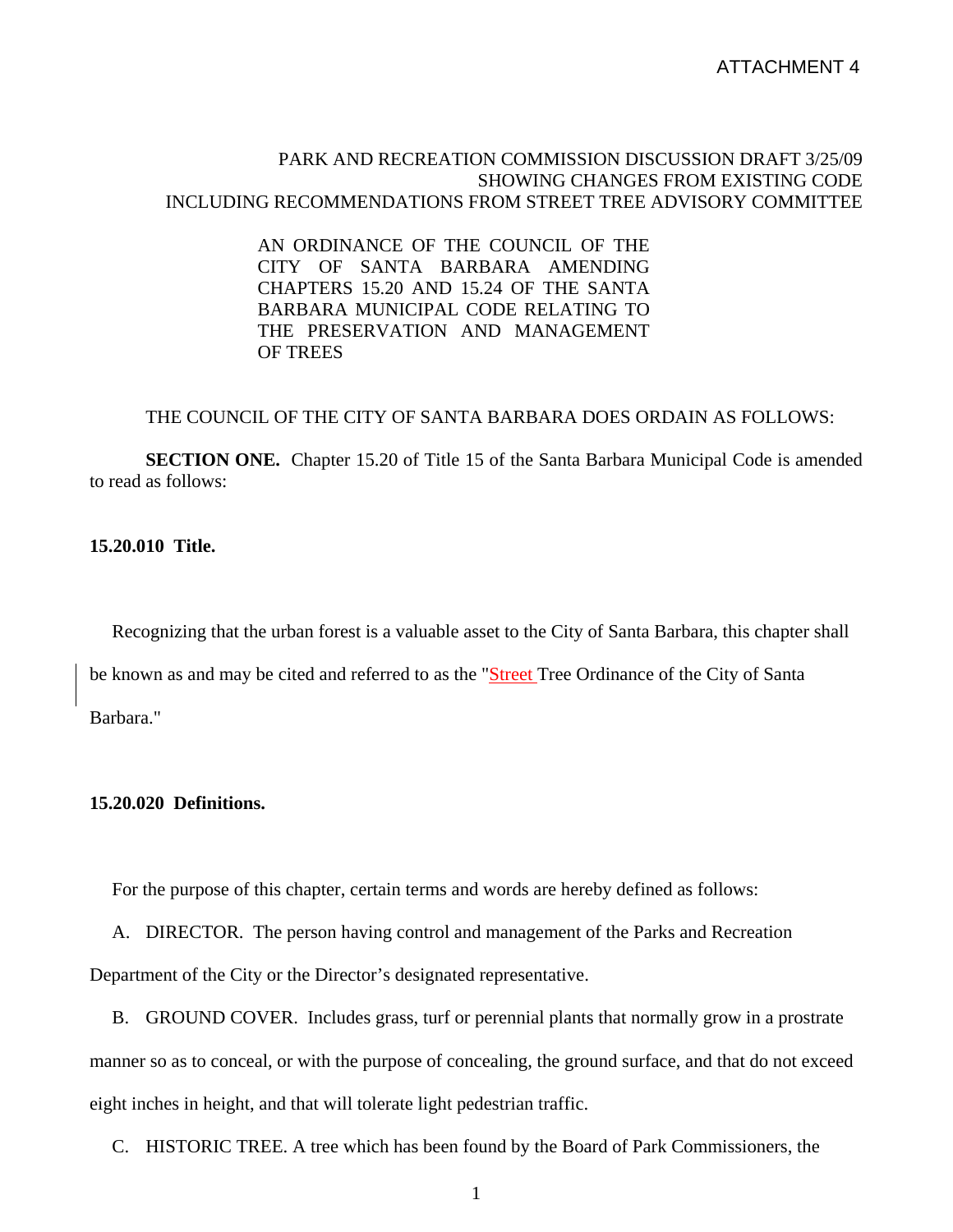Historic Landmarks Commission, or the City Council to be a tree of notable historic interest and has been designated by resolution of the City Council as an "historic tree".

D. MAINTENANCE or MAINTAIN. Pruning, spraying, bracing, root pruning, staking,

fertilizing, watering, treating for disease or injury, and other work performed to promote the health, beauty, or adaptability of trees and shrubs, but shall not include the watering of such trees in residential zones.

 E. OFFICIAL TREE. A tree so designated by the Director because of its desirable characteristics of growth and beauty with reference to its crown, root structure, and adaptability to local climatic, soil and street conditions. The Director shall keep a list of official trees.

 F. PARKWAY STRIP. Either (i) the area between the curb and sidewalk within a fully improved street right-of-way, or (ii) that area extending six feet from the curb towards the nearest right-of-way line in an area with no sidewalk, or (iii) any area within a street right-of-way in which an official or parkway tree is located.

 G. PARKWAY TREE. A tree planted or caused to be planted by the City within a street right-ofway.

 H. PUBLIC AREA. Parks, playgrounds, areas around public buildings and all other areas under the supervision and maintenance of the City not including any street right-of-way.

 I. SHRUB. Woody vegetation or a woody plant having multiple stems and bearing foliage from the ground level up.

 J. SPECIMEN TREE. A tree which has been found by the Board of Park Commissioners to be of high value because of its type and/or age and which has been so designated by resolution of the City Council as a "specimen tree".

K. STREET. Shall have the meaning set forth in section 28.04.665 of this Code.

 L. TREE. A usually tall, woody plant, distinguished from a shrub by having comparatively greater height and, characteristically, a single trunk rather than several stems.

M. TREE WELL. A planting area found in an otherwise paved street right-of-way.

 $\mathfrak{D}$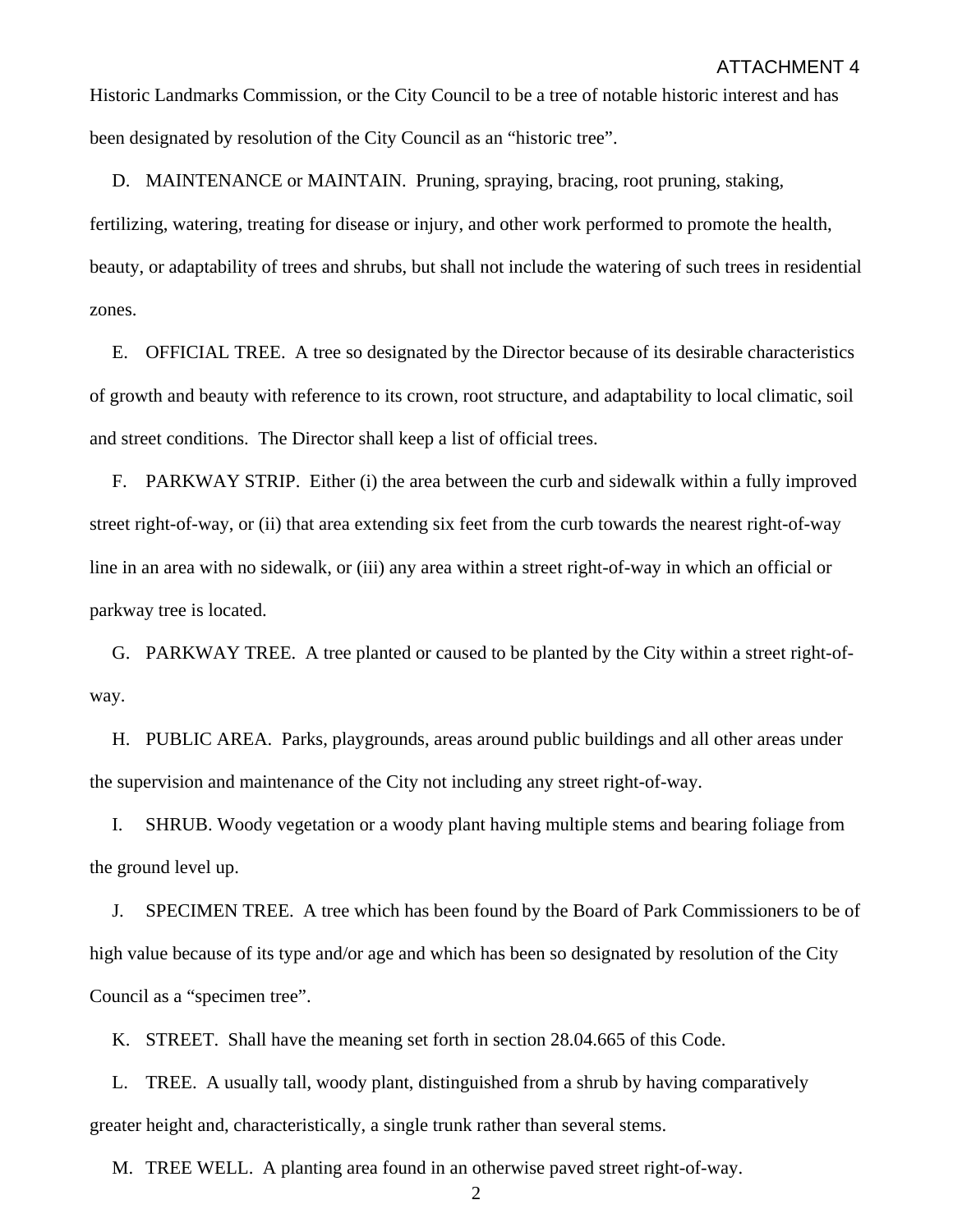## **15.20.030 Master Street Tree Plan.**

 All trees within a parkway strip shall be planted and maintained according to the Master Street Tree Plan adopted by the City Council. The Director shall administer the Master Street Tree Plan and, with the approval of the Board of Park Commissioners, shall have the authority to amend or add to the Master Street Tree Plan at any time that circumstances make such amendment or addition advisable.

## **15.20.040 Other Plantings or Improvements in Parkway Strips.**

 It is unlawful to install or plant in a Parkway Strip any of the following without a written permit: (i) any tree not designated an official tree in the Master Street Tree Plan; (ii) any other plant whose ultimate growing height is over eight inches; (iii) any other non-living ground cover, without a written permit from the Director. The Parks and Recreation Department shall maintain a list of plant materials which comply with the height requirements of this Title.

#### **15.20.050 Director Authority and Responsibility.**

 The Director is hereby made responsible for inspection, maintenance, removal and replacement of all trees planted in public areas, parkway strips, and tree wells.

 The Director shall have authority to remove or replace any tree or other planted improvements within a parkway strip which does not conform to the "Master Street Tree

3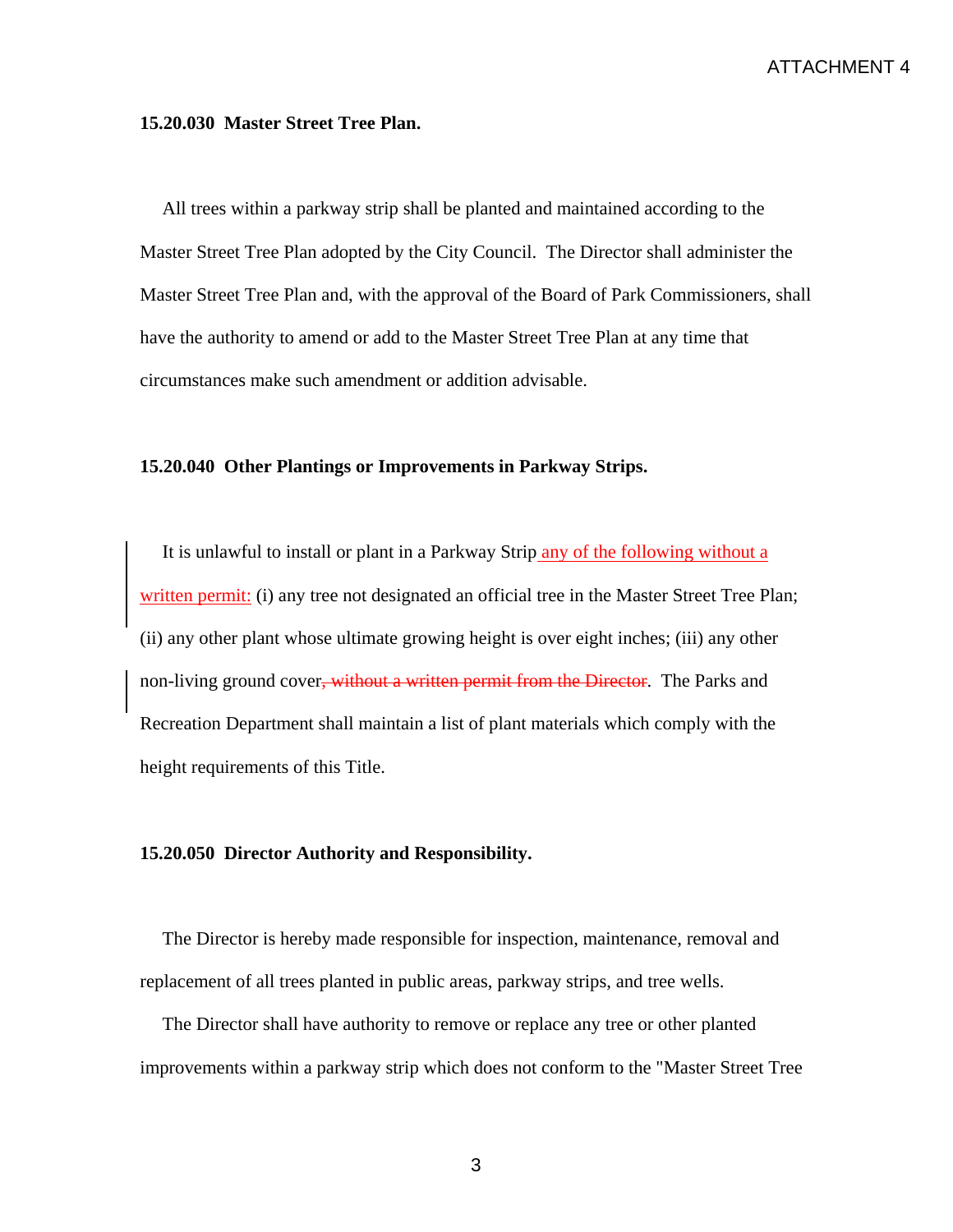# ATTACHMENT 4

Plan" or this Title.

# **15.20.060 Development Activity - Tree Plans.**

 The applicant for any activity for which approval by the Architectural Board of Review, the Historic Landmarks Commission, the Single Family Design Board, or the Planning Commission is required by City law shall, concurrently with processing of such application, submit to the Director and the appropriate review body plans for the planting of official trees within any parkway strip on or adjacent to the lot, parcel or building site. The Director may designate the species, kind, number, spacing, and method of planting of such trees and may require the inclusion of root inhibiting planters.

#### **15.20.070 New Subdivisions - Conformity with Master Street Tree Plan.**

 No subdivision shall be approved unless it is found to include planting of official trees within the parkway strips in conformity with the "Master Street Tree Plan" and under the Director's supervision. Any such approval shall assure that the costs of planting and first two years maintenance, including irrigation, for all official trees are borne by the subdivider. Posting of a faithful performance bond may be accepted by the Director as a means of complying with this requirement. The Director may require the posting of a performance bond to secure faithful performance of the planting, maintenance, and irrigation obligations in a manner consistent with the security provisions of the state Subdivision Map Act (Government Code section 66499 et seq.).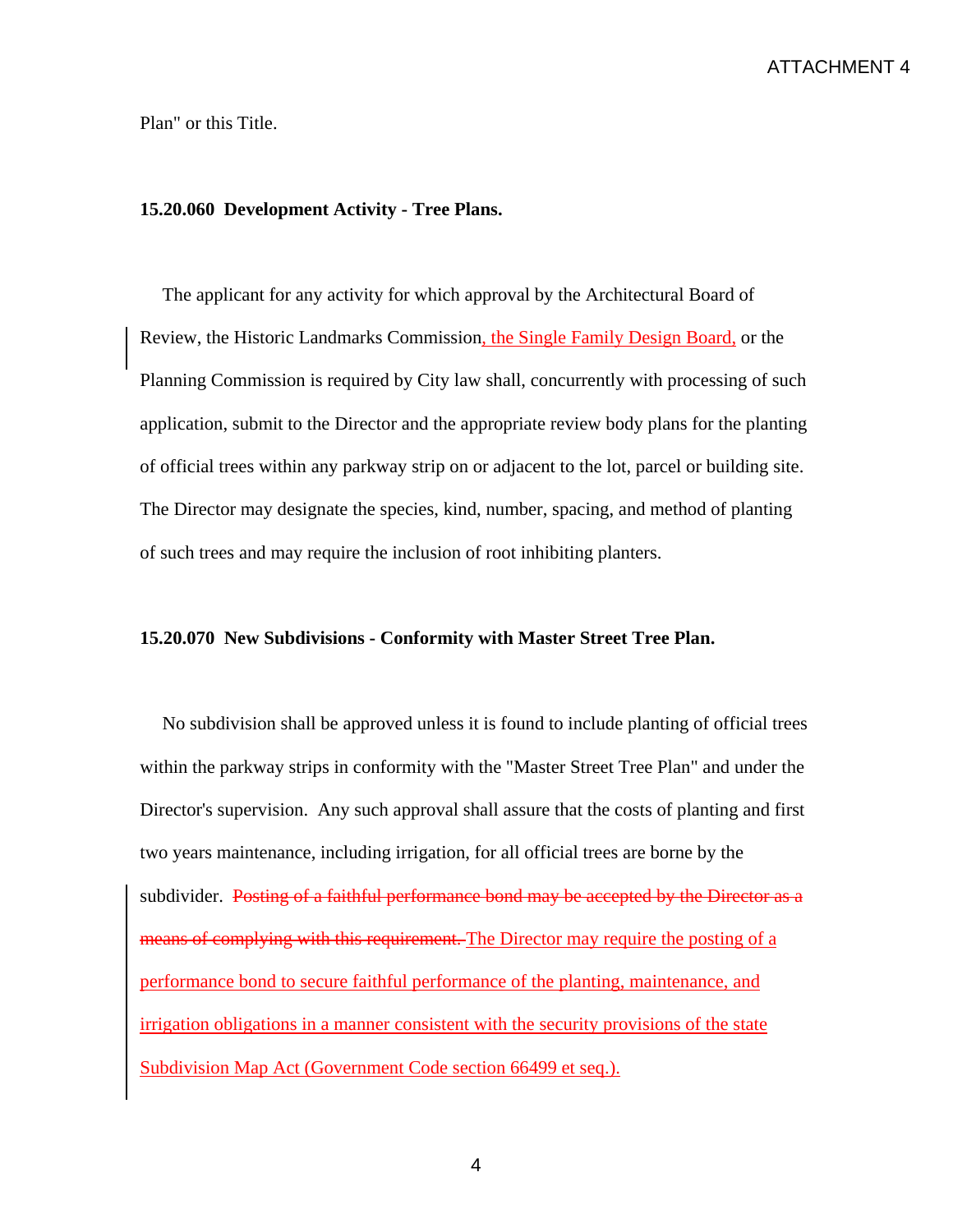#### **15.20.080 Street Improvements - Integration of Plans.**

 Any proposed change in the direction or width of a public street right-of-way or any proposed street improvement shall, where feasible, incorporate plans for installation of parkway strips. Plans and specifications for planting such areas shall be integrated into the general plan of improvements and it shall be the duty of the City Engineer to coordinate the design of such improvements with the Parks and Recreation Department prior to completion of final overall plans.

 In order to provide for coordinating the multiple use of all street improvements, plans and specifications for street planting proposed by the Parks and Recreation Department shall be submitted to the City Engineer, Traffic Engineer and City Planner for their recommendations.

### **15.20.090 Maintenance Responsibility of Property Owner.**

 An owner of property adjoining a street right-of-way is responsible for maintaining all trees and other vegetation planted between the edge of the pavement nearest said property and the right of way line separating the property from the street, except those trees to be maintained by the Director pursuant to section 15.20.050. This maintenance obligation shall include keeping such area free from weeds or any obstructions inimical to public safety and or contrary to the Master Street Tree Plan. The placing of tar paper, plastic or other material over the ground, or the use of materials or chemicals intended to

5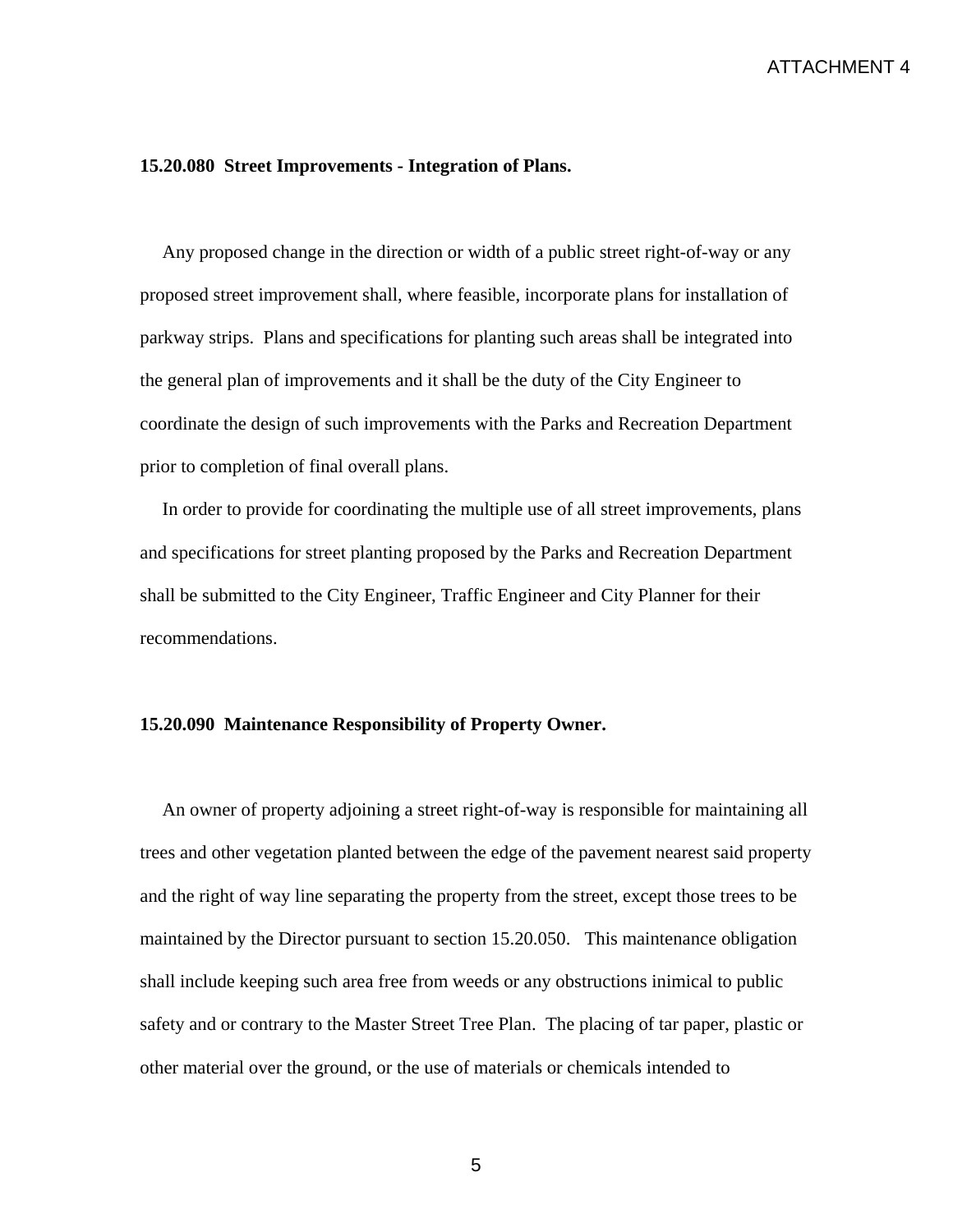permanently sterilize the soil in these areas, is prohibited.

 Nothing in this chapter shall be deemed to relieve the owner of any property from the duty to keep the property, including any adjacent sidewalks and parkway strip in front thereof, in a safe condition and so as not to be hazardous to public travel. For purposes hereof, "owner" shall include any occupant of property.

## **15.20.100 Abatement of Dangerous Conditions - Authority of Director.**

 The Director may remove a limb from any tree, regardless of the location of such tree, if in the Director's opinion such removal is necessary to maintain the safety of the public right of way. In the event such tree is on private property, the Director shall notify the property owner of the intent to remove a limb by written notice at least ten (10) days prior to such removal and, where possible, obtain the owner's consent for entry upon the property, except in the case of manifest public danger and immediate necessity.

# **15.20.110 Permit Required for Planting, Maintaining, or Removing any Tree Growing Within a Street Right-of-Way or Public Area.**

A. **APPLICATION.** Whenever a property owner or occupant City resident or a resident's agent desires to plant, prune, trim, perform maintenance on, or remove any tree planted in a parkway strip, tree well, public area or street right of way, an application shall be filed with the Parks and Recreation Department for a permit for such actions.application shall be filed with the Parks and Recreation Department on forms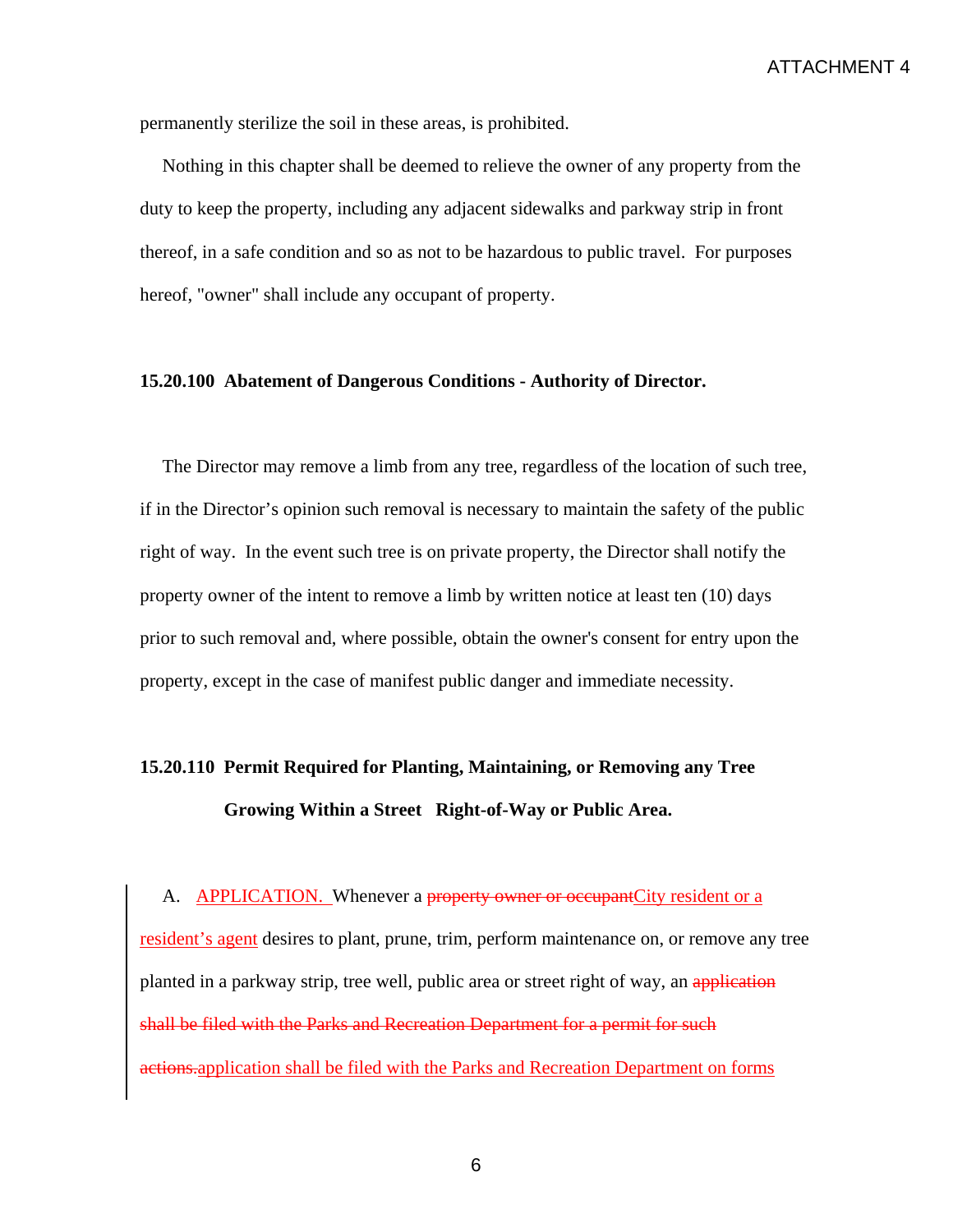provided for such purpose. The application shall show clearly by diagram, plot plan or photograph, the location and identity of the tree or trees sought to be planted, maintained or removed, the name and address of the resident, and such other information as indicated on the form provided.

 B. PLANTING. When an application proposes the planting of a tree in a parkway strip, tree well, public area or street right of way, the Director shall consider whether the proposed planting conforms to the Master Street Tree Plan. The Director may designate the species, kind, number, spacing, and method of planting of such trees and may require the inclusion of root inhibiting planters as necessary to conform to the Master Street Tree Plan. The Director may approve, conditionally approve, or deny the application. If the application does not conform to the Master Street Tree Plan or the applicant does not agree to the Director's conditions of approval, the Director shall deny the application.

 C. MAINTENANCE. When an application is submitted for maintenance of a tree planted in a parkway strip, tree well, public area or street right of way, the Director shall consider whether the proposed maintenance will benefit the state of the urban forest and may approve, conditionally approve, or deny the application on the basis of that consideration in the sole discretion of the Director.

 D. REMOVAL. When an application is submitted for the removal a tree planted in a parkway strip, tree well, public area or street right of way, the application shall be processed in accordance with this Subsection D.

 1. Notice. Any tree for which a removal permit has been requested must be posted with notice of the permit request by the Parks and Recreation Department for at least ten (10) days prior to issuing a permit for removal.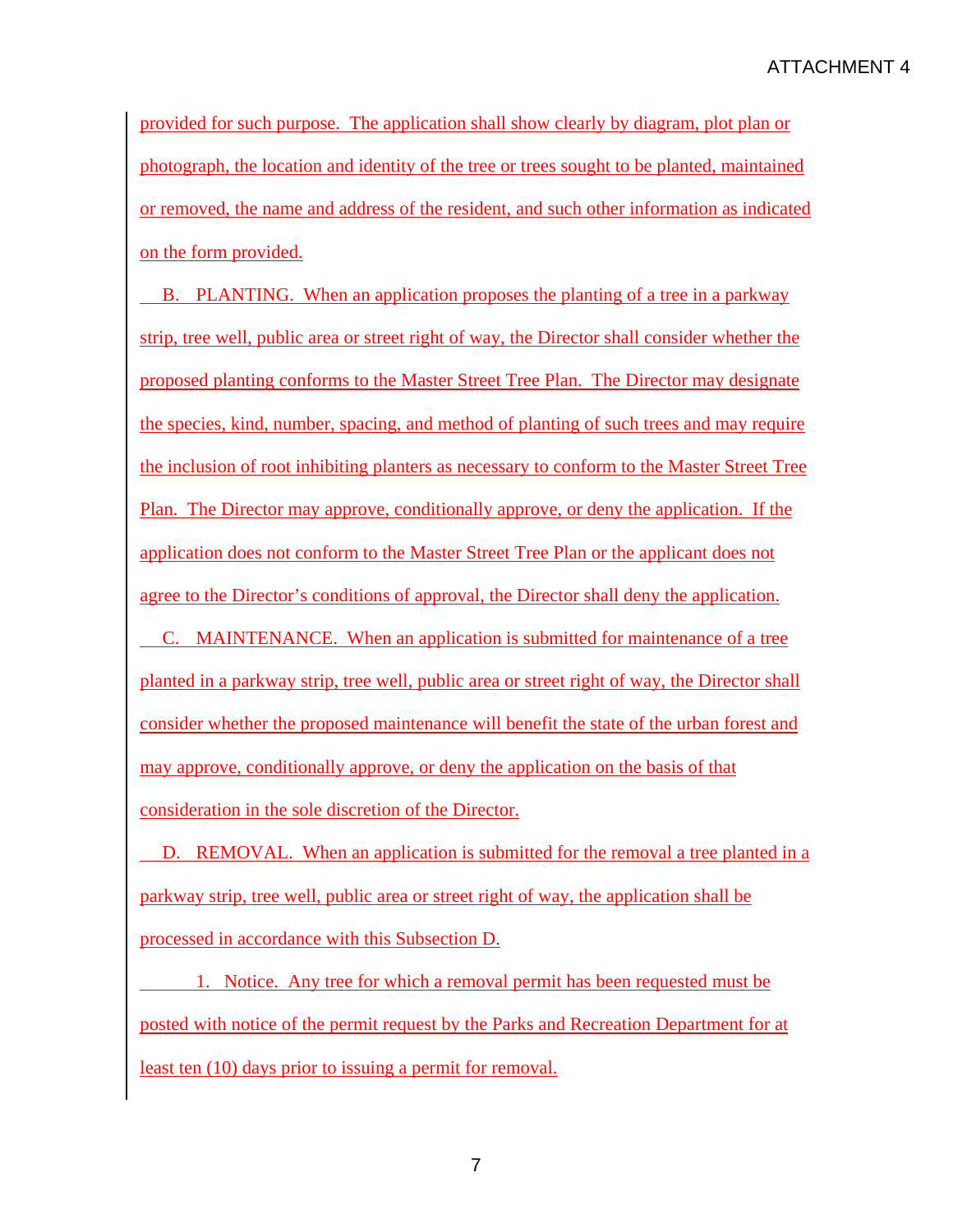2. Administrative Review. The application shall first be reviewed by the Director to consider whether the removal would benefit the state of the urban forest considering the factors specified in paragraphs 3 and 4 below. If the Director finds that the removal is either: (i) beneficial to the state of the urban forest, or (ii) imperative for public safety, the Director may issue the permit. If the Director finds that the removal will not benefit the state of the urban forest and is not imperative for safety, the Director may deny the application. The Director may also refer the application to the Street Tree Advisory Committee for further review consistent with this Section. Except in cases of where the Director finds that removal is necessary for public safety, the applicant or any interested person may request review of the application by the Street Tree Advisory Committee and the Board of Park Commissioners as provided in this Section.

 3. Street Tree Advisory Committee. If the application is referred to the Street Tree Advisory Committee by the Director or at the request of the applicant or any interested person, the application shall be presented to the Street Tree Advisory Committee at the next available meeting of the Committee. The Street Tree Advisory Committee shall consider the application and make a recommendation to the Board of Park Commissioners to approve, conditionally approve, or deny the application. When making its recommendation, the Street Tree Advisory Committee shall consider the following factors:

 a. Whether such tree is designated as an historic or specimen tree; b. Whether the tree species and placement conforms to the "Master Street Tree Plan;"

c. The condition and structure of the tree and the potential for proper tree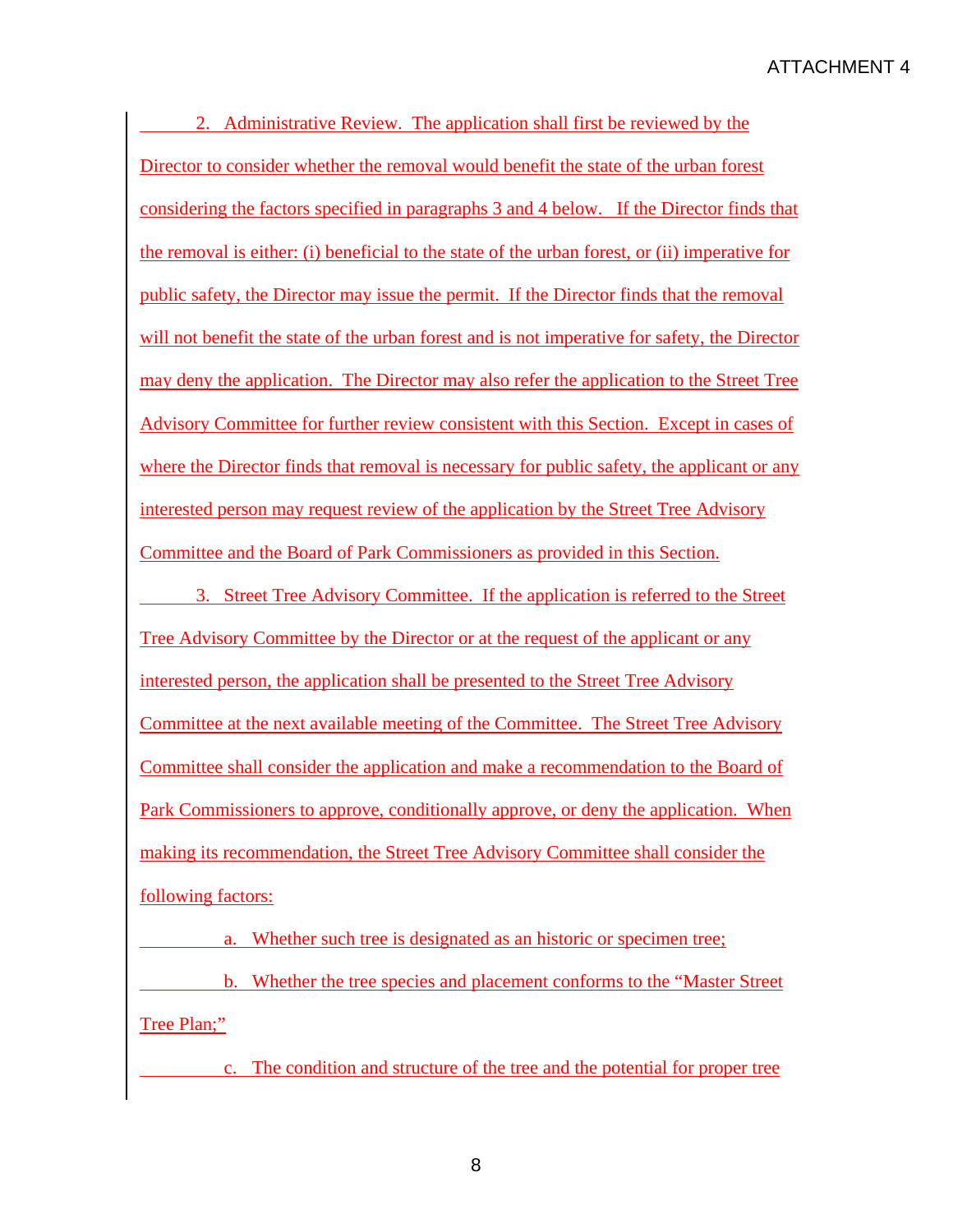growth and development of the tree canopy;

 d. The number and location of adjacent trees on City property and the possibility of maintaining desirable tree density in the area through additional planting on City property; and

 e. Any beneficial effects upon adjacent trees to be expected from the proposed removal.

 4. Board of Park Commissioners. Following the decision of the Street Tree Advisory Committee, the application shall be presented to the Board of Park Commissioners at the next available meeting of the Commission. After receiving the recommendation of the Street Tree Advisory Committee and a recommendation from the Director, the Board of Park Commissioners shall approve, conditionally approve, or deny the application. When making its decision, the Board of Park Commissioners shall consider the following factors:

a. Whether such tree is designated as an historic or specimen tree;

 b. Whether the tree species and placement conforms to the "Master Street Tree Plan;"

 c. The condition and structure of the tree and the potential for proper tree growth and development of the tree canopy;

 d. The number and location of adjacent trees on City property and the possibility of maintaining desirable tree density in the area through additional planting on City property; and

 e. Any beneficial effects upon adjacent trees to be expected from the proposed removal.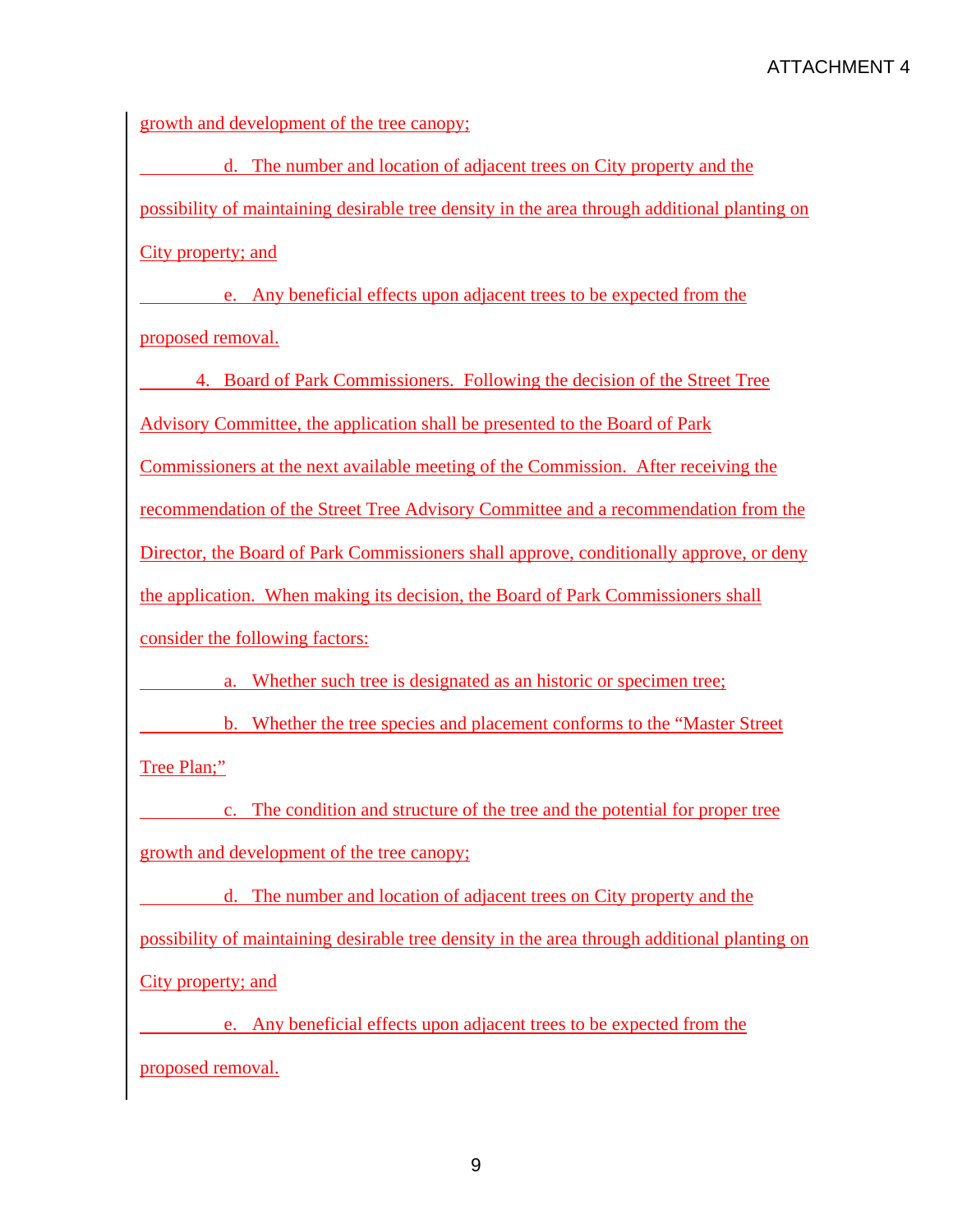If the Director finds that such maintenance is to the advantage of the tree, or that removal is imperative due to safety considerations, then a permit may be issued. The Director may waive the permit requirement for minor pruning activities such as the removal of palm fronds.

B. All costs incurred in maintaining or removing a tree as permitted by the Director shall be borne by the permittee. Where a tree is removed under permit, the Director may require a replacement tree to be planted, and all costs related to the replacement tree shall be borne by the permittee.

# **15.20.120 Permit for Maintenance or Removal - Time Limit.**

 Any tree for which a removal permit has been requested must be posted with notice of the permit request by the Parks and Recreation Department for at least ten (10) days prior to issuing a permit for removal. Any work authorized by a permit shall be done within sixty (60) days of issuance thereof, under the general supervision of the Director, and in accordance with rules established by the Director. A permit shall be void after the expiration of the sixty day period. All costs incurred in maintaining or removing a tree as permitted pursuant to this Chapter 15.20 shall be borne by the permittee. Where a tree is removed under permit, the Director or Board of Park Commissioners may require a replacement tree to be planted, and all costs related to the replacement tree shall be borne by the permittee.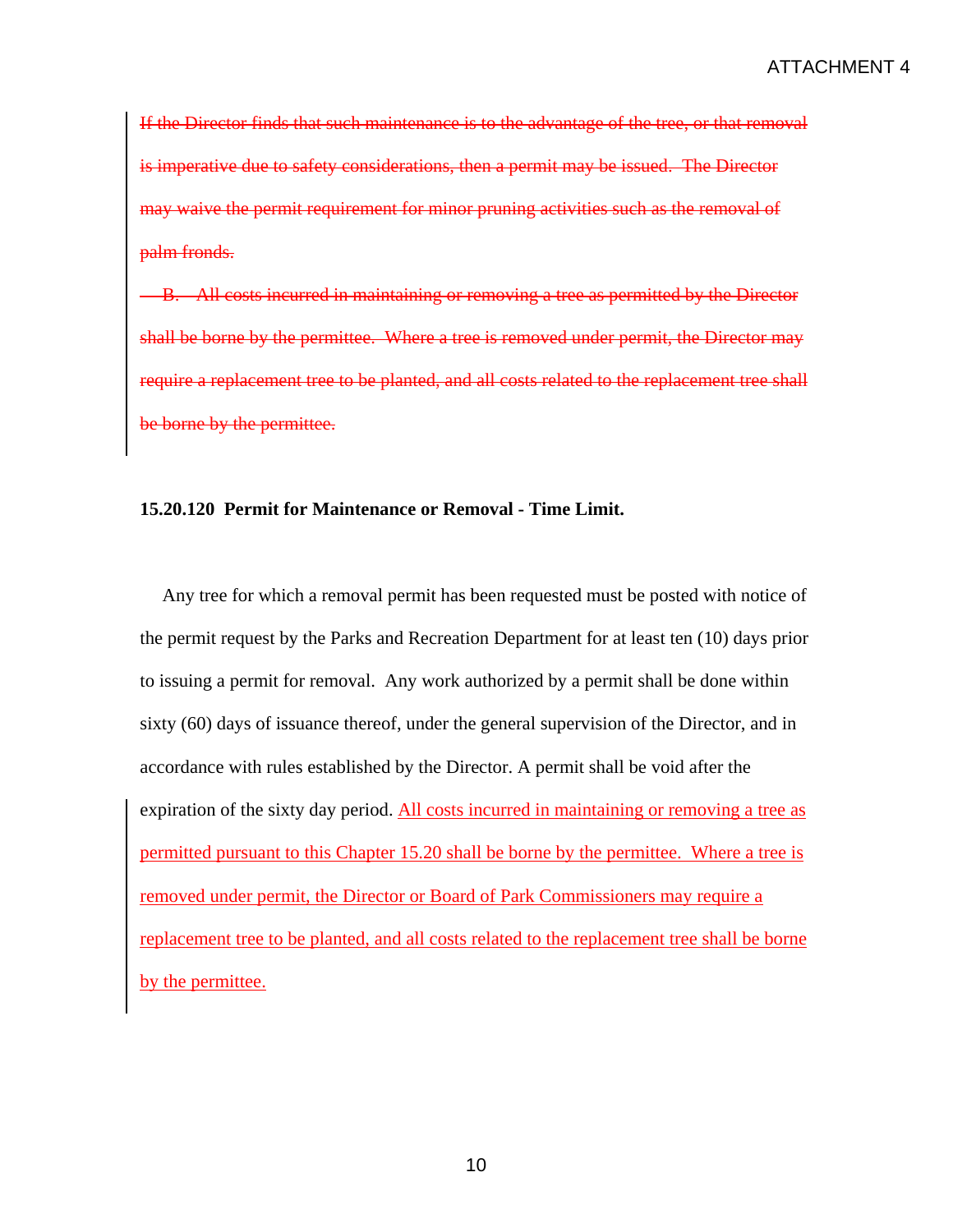# **15.20.130 Liability Insurance Required for Tree Removal BusinessesConditions of Maintenance or Removal.**

Any person, firm or corporation engaged in the business of pruning or removing trees and which engages in such activity as towho receives a permit to prune or remove an official or parkway trees shall comply with the following conditions:

A.  $\epsilon$ Carry public liability and property damage insurance in an amount to be determined by the City Council and maintain a current certificate of such insurance shall be on file with the City Clerk.

 B. Conduct all pruning activities in compliance with the current pruning standards published by the American National Standards Institute (ANSI A300) and the companion best management practices published by the International Society of Aboriculture.

C. <del>The Director may require the posting of</del>Post a performance bond in the amount equal to the cost of a proposed job, if required by the Director.

# **15.20.140 Interference with Work Prohibited.**

 No person shall interfere, or cause any person to interfere with, any work being done under provisions of this chapter by any employee of the City or any person or firm doing work for the City on bid, hire or assignment.

# **15.20.150 Injuring Trees - Unlawful Acts.**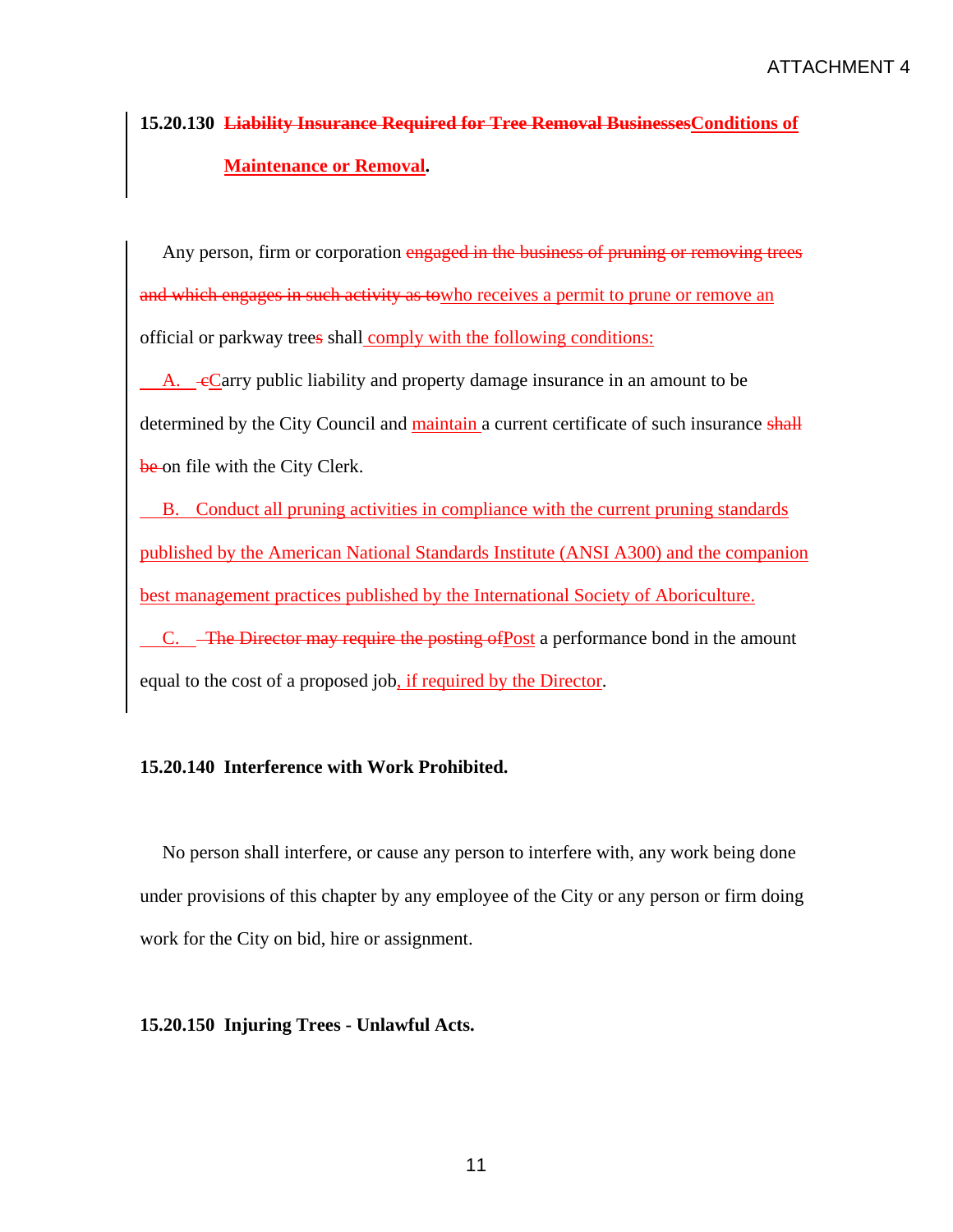It is unlawful for any person to injure or destroy any tree growing within a City street right-of-way or in public areas by any means, including, but not limited to the following:

 A. Constructing a concrete, asphalt, brick or gravel sidewalk or otherwise filling up the ground area around any tree so as to substantially shut off air, light or water from its roots;

 B. Piling building equipment, material or any other substance around any tree so as to cause injury;

 C. Pouring any deleterious matter on or around any tree or on the surrounding ground, lawn or sidewalk;

 D. Posting any sign, poster, notice or otherwise on any tree, tree stake or guard, or fastening any guy wire, cable, rope, nails, screws or other device to any tree, tree stake or guard without having first obtained a permit from the Director;

 E. Causing any wire charged with electricity to come in contact with any tree without having first obtained a permit from the Director;

F. Causing any fire or burning near or around any tree.

## **15.20.160 Appeals to Park Commission.**

Any resident of the Cityapplicant or interested person may appeal a decision of the Director regarding a permit required for the planting, or maintaining or removal of a tree in a street right-of-way or public area by filing a written notice thereof with the Parks and Recreation Department within ten days after such decision is made. Implementation of the decision shall be stayed during the pendency of the appeal. The notice shall clearly

12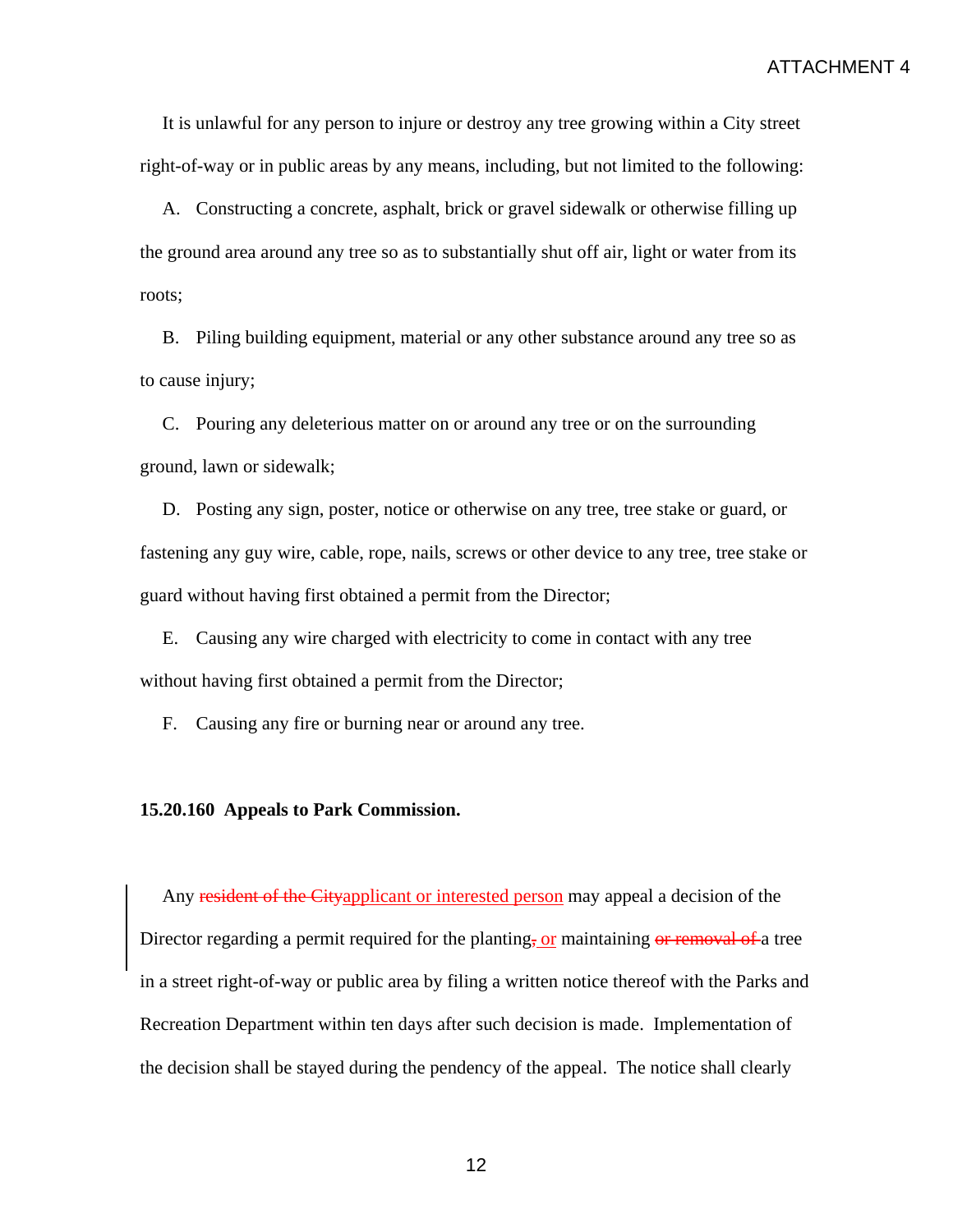specify the reasons for the appeal. The appeal shall be placed on the agenda of the Board of Park Commissioners at its next regularly scheduledavailable meeting. The Board of Park Commissioners shall make a ruling based on the evidence presented, and may sustain, modify or reverse the decision of the Director.

# **15.20.170 Appeals to City Council.**

An appeal to the City Council from any ruling of the Board of Park Commissioners may be made pursuant to the provisions of Section 1.30.050 of this Code.Any action of the Board of Park Commissioners made pursuant to this Chapter 15.20 may be appealled to the City Council pursuant to the provisions of Section 1.30.050 of this Code.

# **15.20.180 Designation of "Specimen" and "Historic" Trees.**

 Any recommendation by the Board of Park Commissioners or the Historic Landmarks Commission to City Council for the designation of a "Specimen" or "Historic" tree shall be preceded by two public hearings, which shall be at least 30 days apart.

**SECTION TWO.** Chapter 15.24 of Title 15 of the Santa Barbara Municipal Code is amended to read as follows:

# **15.24.001 Use of American National Standards Institute Pruning Standards.**

 The City recommends the use of the pruning standards published by the American National Standards Institute [ANSI A300 (Part 1)] and the companion best management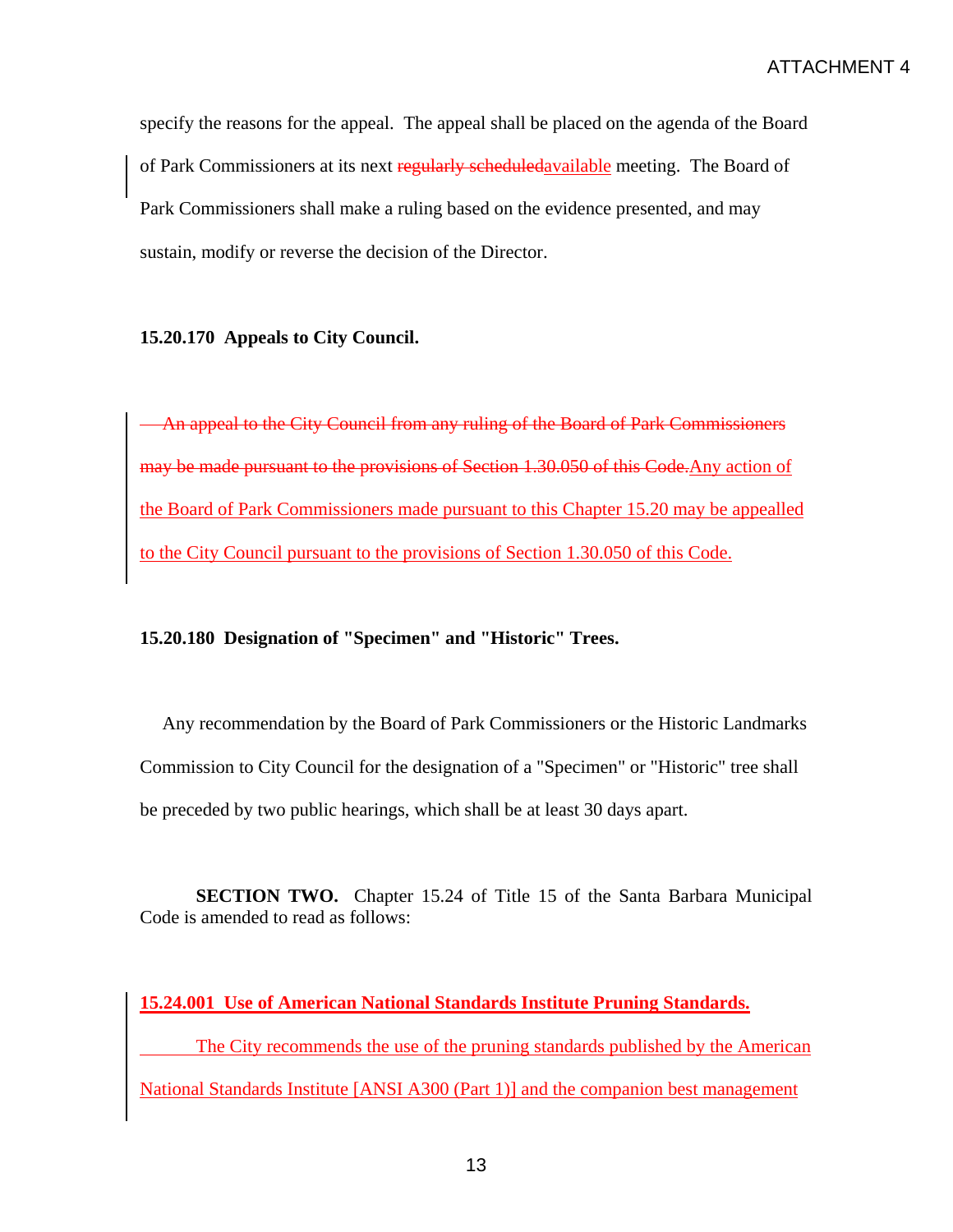practices published by the International Society of Arboriculture. The City encourages residents to utilize and follow the current standards and best management practices in the management of their trees.

# **15.24.010 Definitions.**

For the purpose of this Chapter, certain terms and words are hereby defined as follows:

 A. TREE. A usually tall, woody plant, distinguished from a shrub by having comparatively greater height and, characteristically, a single trunk rather than several stems;

B. PALM TREE. Any tree from the Palmae plant family;

 C. SPECIMEN TREE. Any tree which has been found by the Board of Park Commissioners to be of high value because of its type and/or age and which has been designated by resolution of the City Council as a "specimen tree";

 D. HISTORIC TREE. A tree which has been found by the Board of Park Commissioners, the Historic Landmarks Commission or the City Council to be a tree of notable historic interest and has been designated by resolution of the City Council as an "historic tree";

E. CUT DOWN OR OTHERWISE DESTROY. To cut a tree down or to prune a tree in such a way that its natural character is significantly altered or its overall size is reduced by more than one-third.

E. DIRECTOR. The person having control and management of the Parks and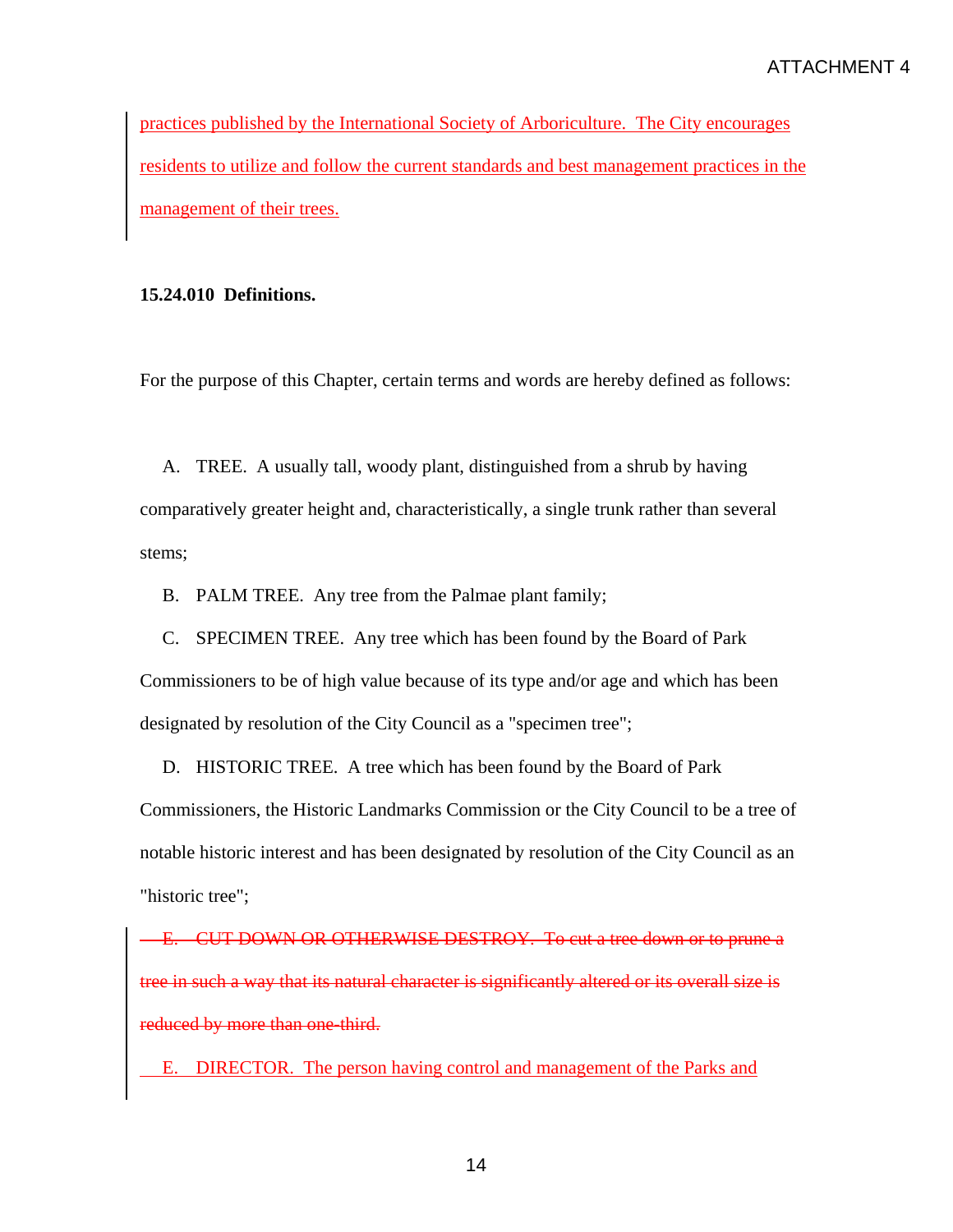Recreation Department of the City or the Director's designated representative.

 F. REMOVE A TREE. To cut a tree down or to otherwise remove a tree from its location by any means.

 G. SIGNIFICANTLY ALTER A TREE. To prune a tree in such a way that either (i) its natural character is significantly altered, or (ii) the height and/or spread of the tree crown is reduced by more than one-quarter within any twelve month period.

 H. TREE CROWN. The leaves and branches of a tree measured from the lowest branch on the trunk to the top of the tree.

# **15.24.020 Prohibition.**

Hexcept as provided in Sections 15.24.030 and 15.24.035, it is unlawful to eut down or otherwise destroyremove or significantly alter or to authorize or allow the destruction or cutting downremoval or significant alteration of any tree without a permit if the tree is either:

A. S(i) situated in the front setback of any lot or situated in the area of any lot required to be landscaped pursuant to Section 28.90.050 of this Code, or except as provided in Sections 15.24.030 and 15.24.035 of this chapter, without the express permission of the Board of Park Commissioners, or City Council, on appeal; **B.** That (ii) has been designated as an historic or specimen tree by the City Council as defined herein, anywhere it may occur on a lot, parcel or building site. For purposes of this Section 15.24.020, a tree is situated in the front setback of a lot if more than 50% of the tree trunk is situated within the front setback.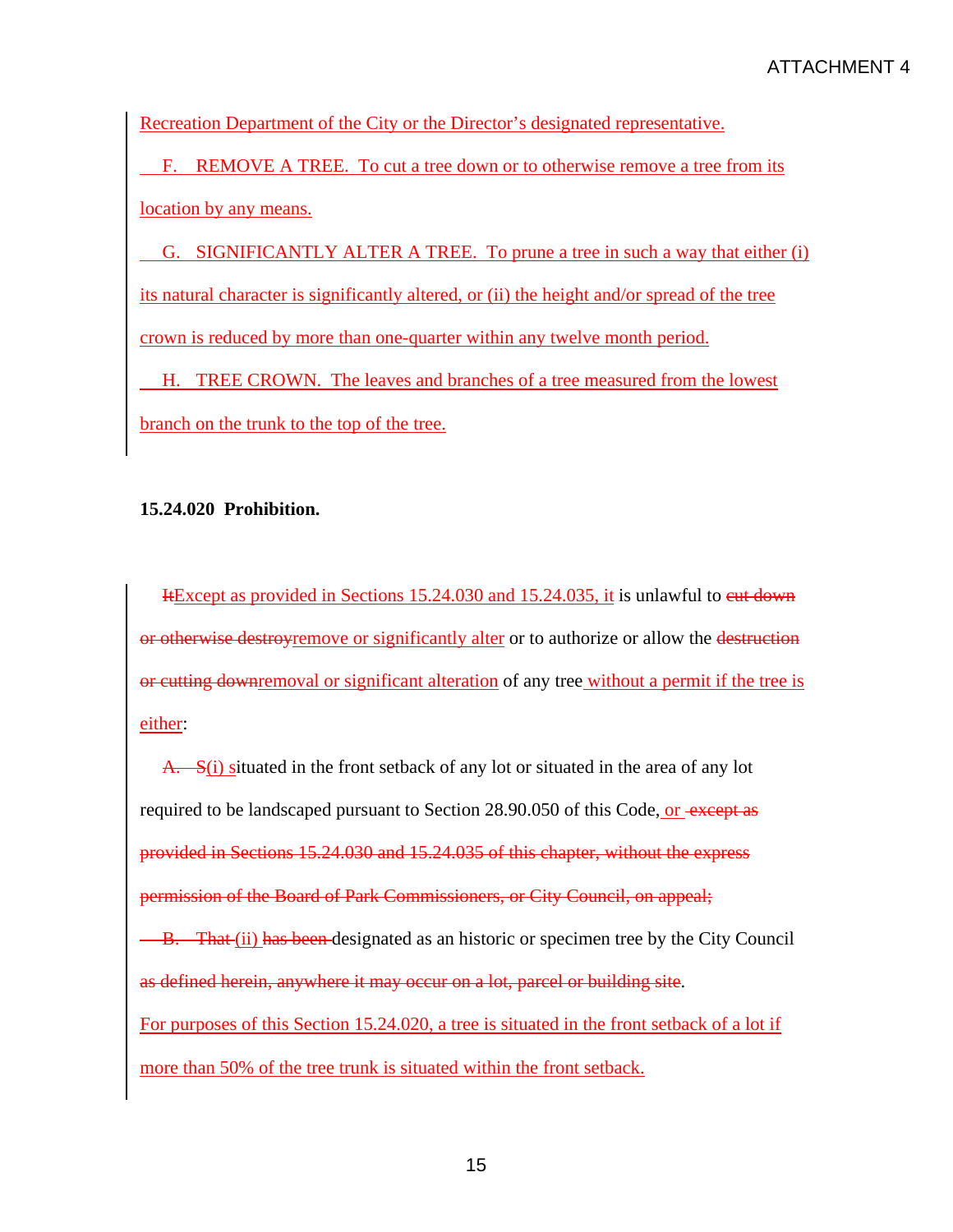## **15.24.030 Lawful Removal of Trees Without a PermitApplication.**

Trees coming within the following exceptions may be removed lawfully without application to or permission from the Board of Park Commissioners or City Council A tree that is subject to the prohibition specified in Section 15.24.020 may be lawfully removed without a permit if the tree satisfies any one of the following definitions:

A. Trees whose The tree's main trunk is less than four inches (4") in diameter at a point twelve inches (12") above the ground or palm trees with a trunk less than three feet (3') in heightfour feet six inches (4'6") above the highest natural grade adjacent to the trunk;

 B. Diseased trees whoseThe tree is diseased and the tree's condition is a source of present danger to healthy trees in the immediate vicinity; provideding a certificate attesting such condition has been filed with the Parks and Recreation Director by a member of the American Society of Consulting Arborists, an arborist certified by the International Society of Arboriculture, or by an authorized employee of the City Parks and Recreation Department;

 C. TreesThe tree is so weakened by age, disease, storm, fire, or any injury so as to cause imminent danger to persons or property, provideding prior written notice of such condition has been given to the Parks and Recreation Director at least forty-eight (48) hours prior to the removal of the tree or shorter period if approved by the Parks and Recreation Director;

D. Dead trees The tree is dead, provided prior written notice of such condition has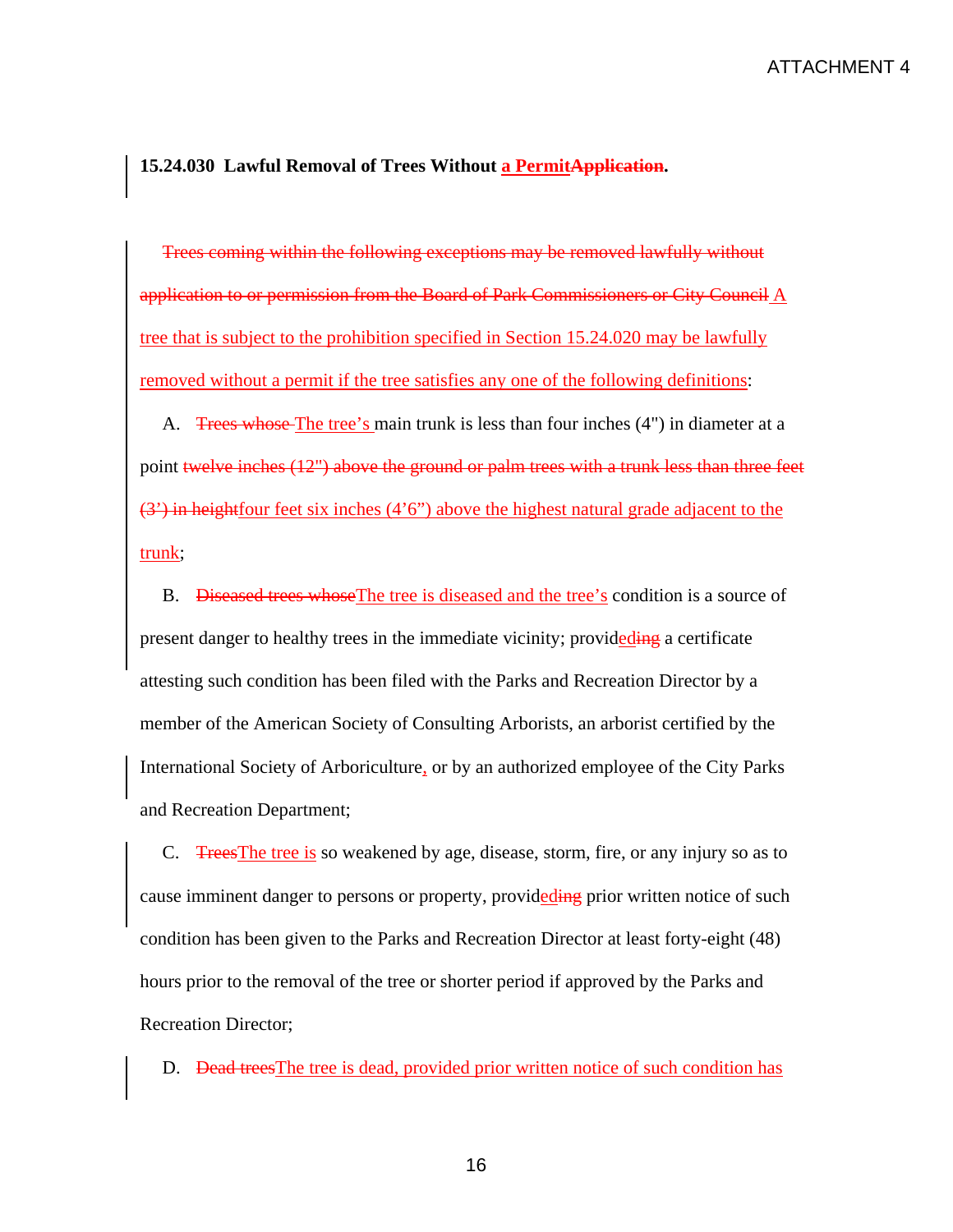been given to the Parks and Recreation Director at least forty-eight (48) hours prior to the removal of the tree or shorter period if approved by the Parks and Recreation Director;- or E. The Fire Department has ordered the tree removed in order to maintain required defensible space on the lot or to comply with the City's Wildland Fire Plan.

# **15.24.035 Lawful ReductionSignificant Alteration of Trees Without Application.**

A tree that is subject to the prohibition specified in Section 15.24.020 may be significantly altered without a permit if the tree satisfies either of the following definitions:

A. Any The tree posesing a potential danger to persons or property due to age, disease, storm, fire, or other injury; provided: may be lawfully pruned in such a way that the natural character of the tree is significantly altered or the overall size of the tree is reduced by more than one-third without application to or permission from the Board of Park Commissioners or City Council if:

A1. A written report prepared by a member of the American Society of Consulting Arborists or an arborist certified by the International Society of Arboriculture specifying the reason(s) for the reduction and the extent of the proposed work is filed with the Parks and Recreation Director; and

2.B. An authorized employee of the City Parks and Recreation Department assesses the condition of the tree and approves the proposed work as comporting with sound arboricultural practices as specified in the American National Standards Institute tree pruning standards.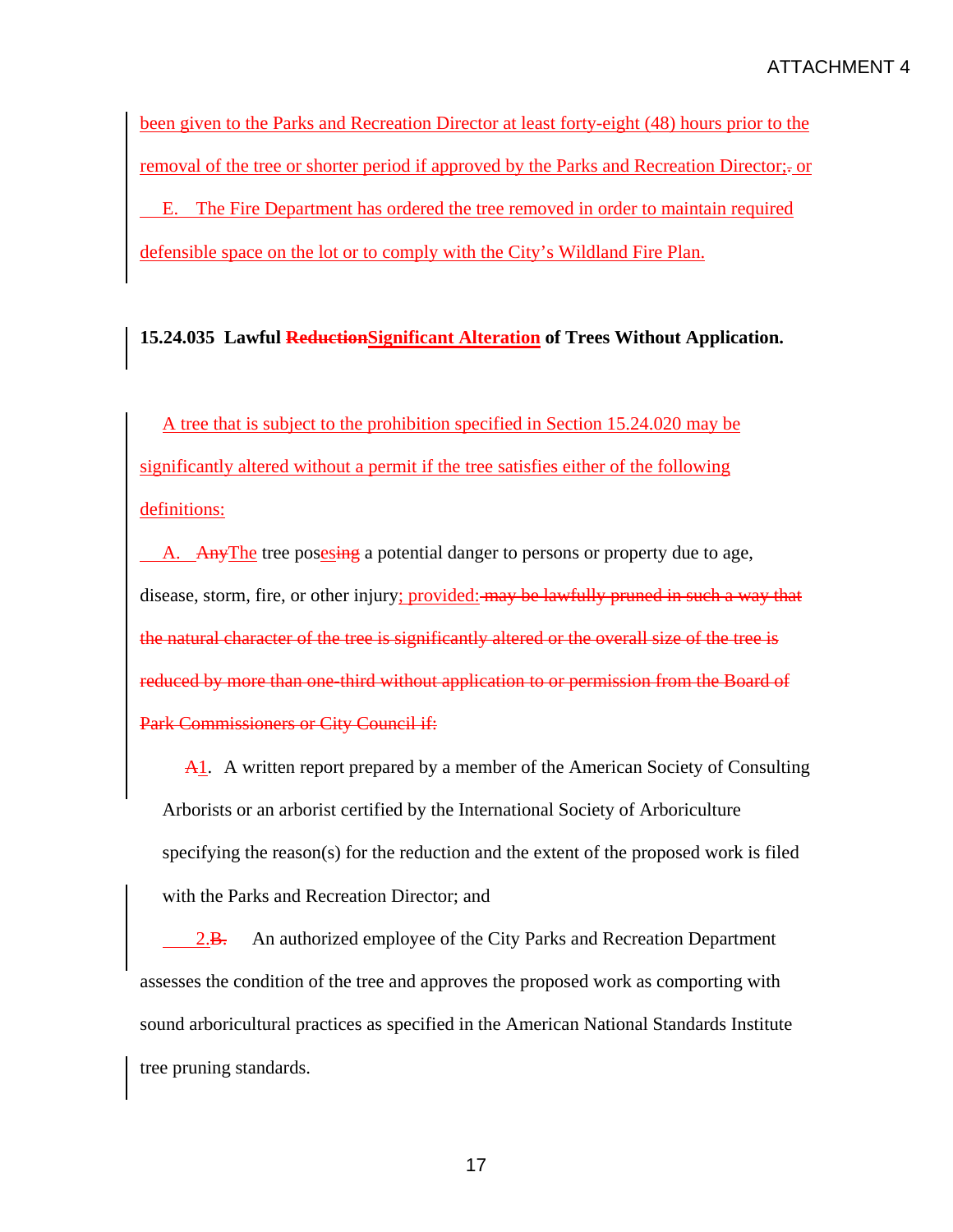B. The City Fire Department has ordered the pruning of the tree in order to maintain required defensible space or to comply with the City's Wildland Fire Plan; provided, the scope of the pruning allowed pursuant to this section is limited to extent of the pruning specified in the Fire Department order that is filed with the Parks and Recreation Director.

# **15.24.040 Application to Remove a Tree.**

An application for authority to remove a tree when permission is required shall beWhen a permit is required for the removal of a tree pursuant to this Chapter 15.24, the application for such permit shall be processed as follows:

 A. APPLICATION. An application shall be filed with the Parks and Recreation Department on forms provided for such purpose. The application shall show clearly by diagram, plot plan or photograph, the location and identity of the tree or trees sought to be removed, the name and address of the owner and such other information as indicated on the form provided.

 B. STREET TREE ADVISORY COMMITTEE. The application shall be presented to the Street Tree Advisory Committee at the first available meeting of the Committee following receipt of the application. The Street Tree Advisory Committee may receive a report from the Director regarding the application and the Committee shall make a recommendation to the Board of Park Commissioners to approve, conditionally approve, or deny the application based on the considerations specified in Section 15.24.060.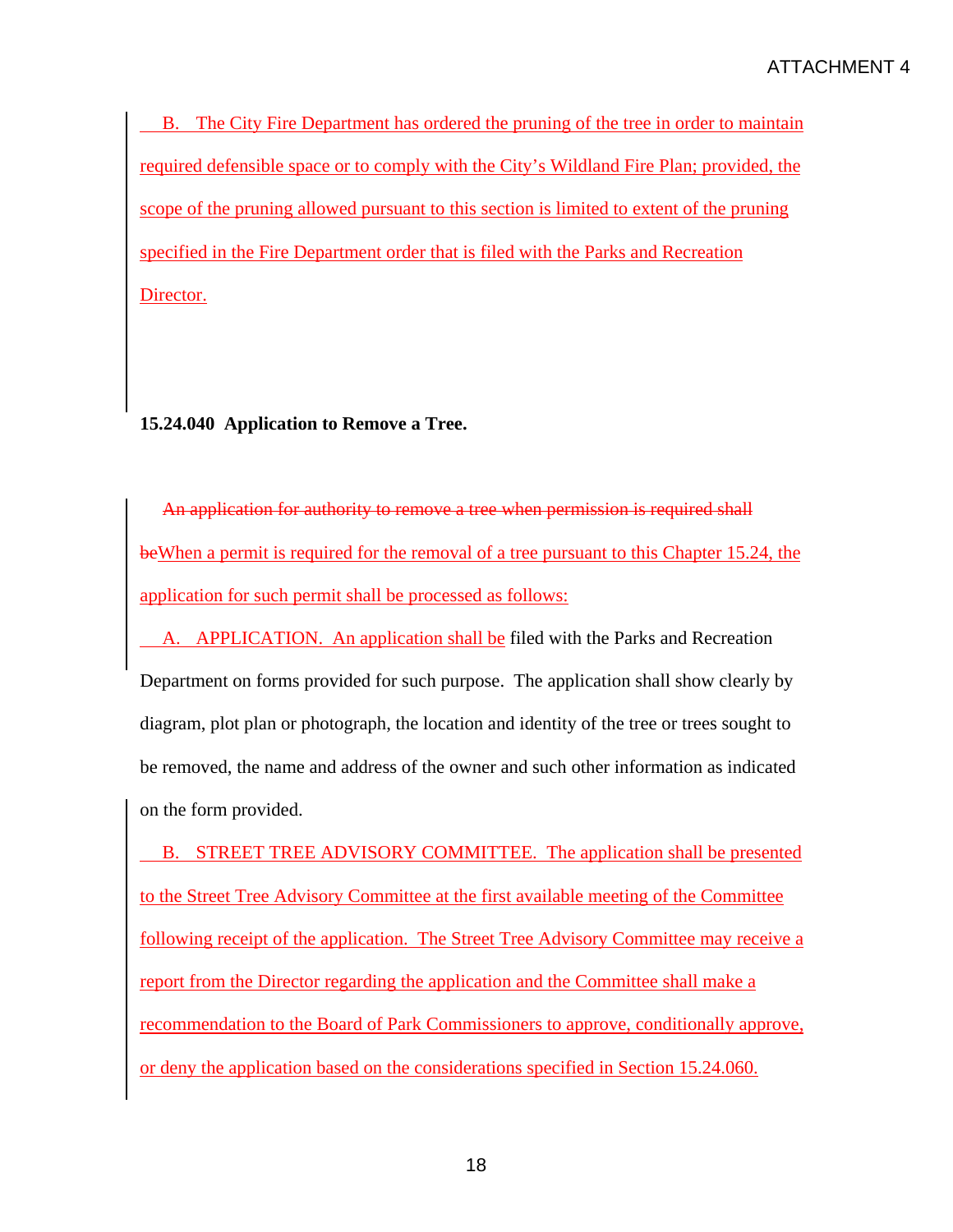C. BOARD OF PARK COMMISSIONERS. Following the decision of the Street Tree Advisory Committee, the application shall be presented to the Board of Park Commissioners at the first available meeting of the Commission. After receiving the recommendation of the Street Tree Advisory Committee and a report from the Director, the Board of Park Commissioners shall approve, conditionally approve, or deny the application. When making its decision, the Board of Park Commissioners shall consider the factors listed in Section 15.24.060 and, before approving or conditionally approving the application, the Commission shall make one or more of the findings specified in Section 15.24.070.

# **15.24.050 Board of Park Commissioners Action.**

 The Board of Park Commissioners shall vote upon the application within sixty (60) days after it is filed. A majority vote of the members present shall be required to approve a tree removal. Failure of the Board of Park Commissioners to vote upon the application within sixty (60) days shall be deemed approval thereof. The Parks and Recreation Department shall notify the applicant in writing of the decision of the Board of Park Commissioners.

#### **15.24.060 Considerations for Removal.**

 The following considerations shall be taken into account by the Board of Park Commissioners in acting upon a tree removal request made pursuant to this chapter: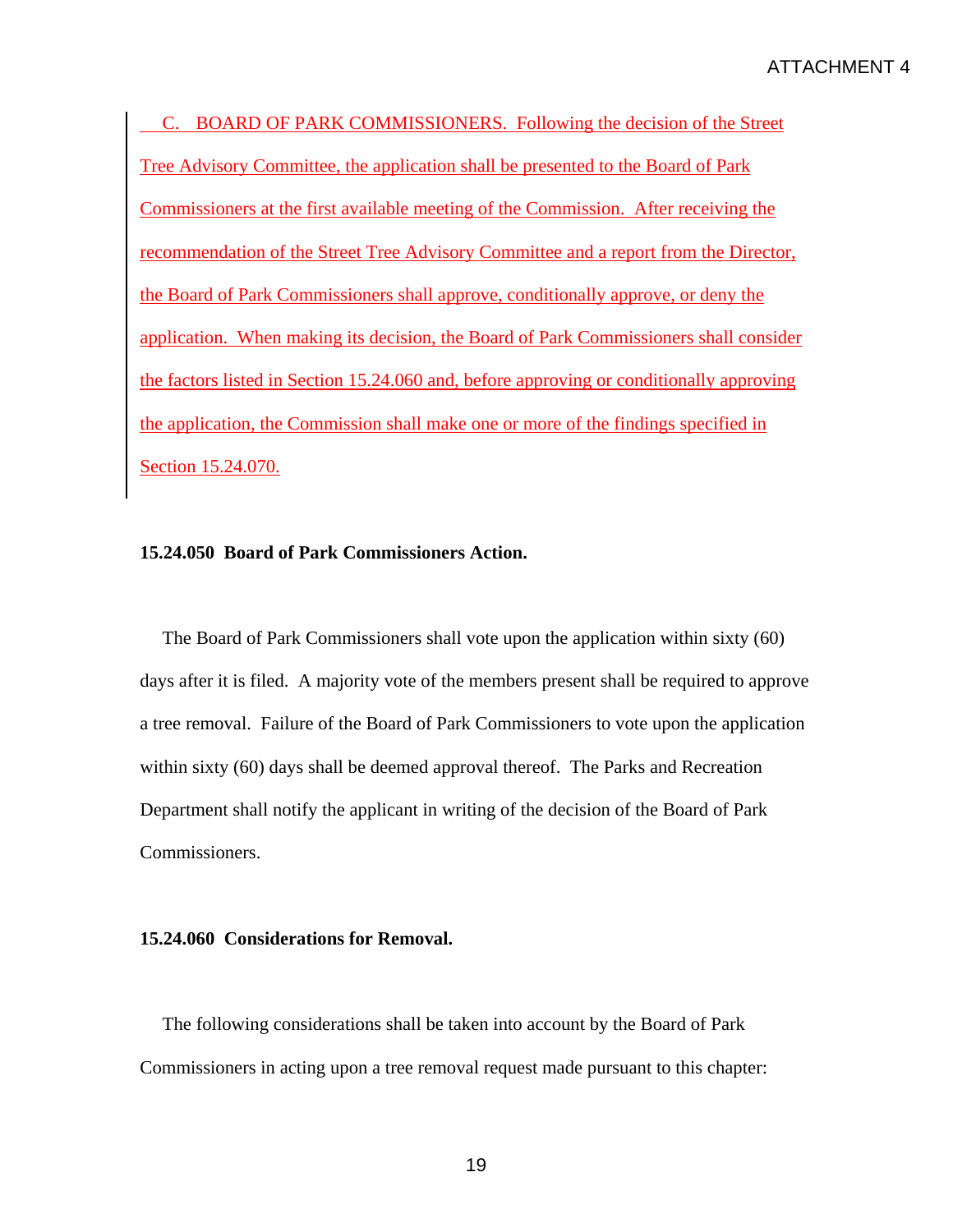A. Whether such tree is designated as an historic or specimen tree;

 B. The potential size of the tree in relation to the size of the lot or building site and the size of the proposed or existing improvements;

 C. The number and size of other trees which would remain upon the building site after the requested removal;

 D. The number and location of adjacent trees on City property and the possibility of maintaining desirable tree density in the area through additional planting on City property;

 E. Any beneficial effects upon adjacent trees to be expected from the proposed removal;

 F. Whether the tree sought to be removed was planted by or with the permission of the applicant or the applicant's co-tenant at the time such tree was planted.

 G. The condition and structure of the tree and the potential for proper tree growth and development of the tree canopy.

# **15.24.070 Findings for Removal.**

As a prerequisite to granting a tree removal request, the Board of Park Commissioners may impose conditions and Before approving or conditionally approving an application for the removal of a tree pursuant to this Chapter 15.24, the Board of Park Commissioners shall make one (1) or more of the following findings:

 A. That principles of good forest management will best be served by the proposed removal;

20